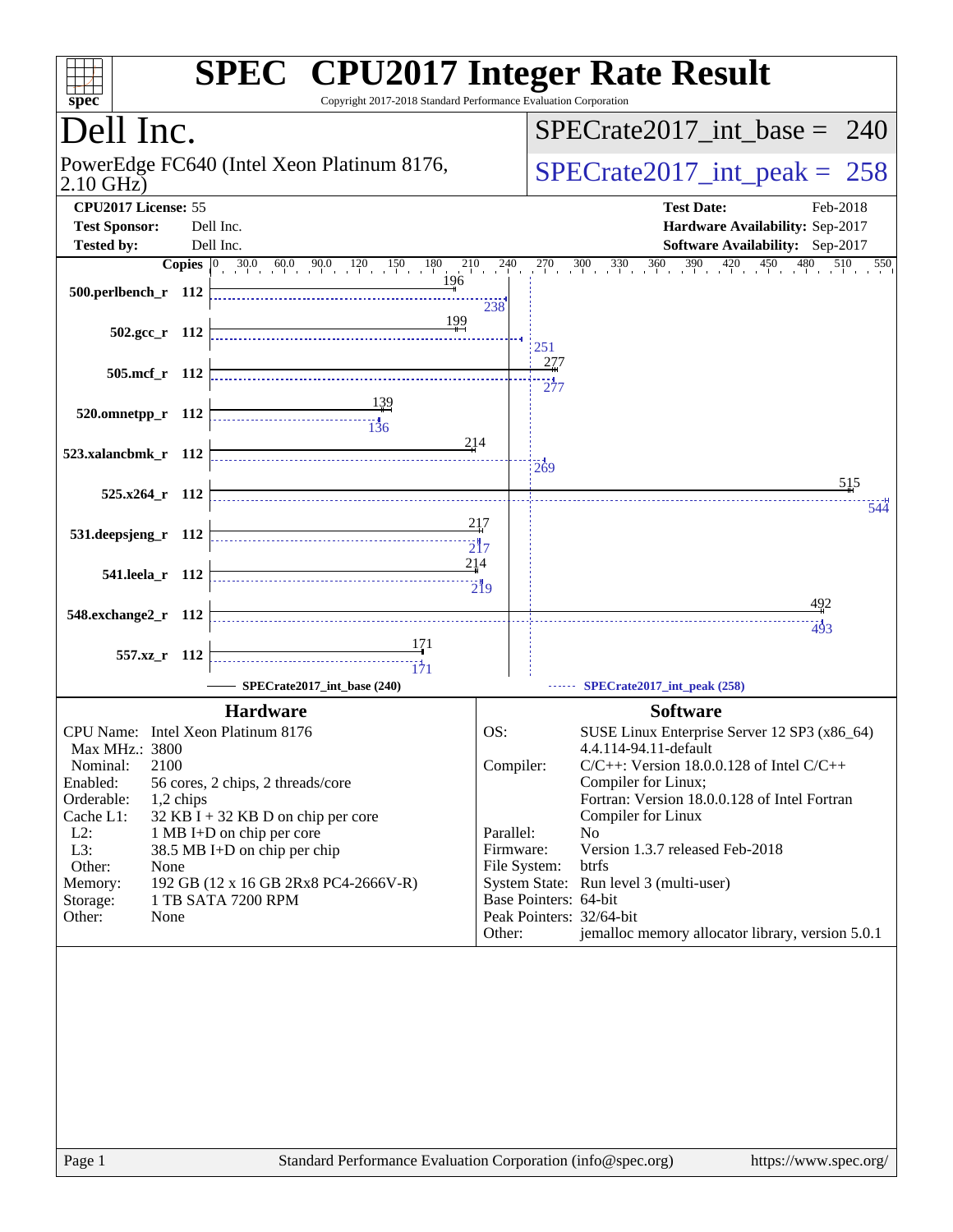

Copyright 2017-2018 Standard Performance Evaluation Corporation

## Dell Inc.

2.10 GHz) PowerEdge FC640 (Intel Xeon Platinum 8176,  $\vert$  [SPECrate2017\\_int\\_peak =](http://www.spec.org/auto/cpu2017/Docs/result-fields.html#SPECrate2017intpeak) 258

[SPECrate2017\\_int\\_base =](http://www.spec.org/auto/cpu2017/Docs/result-fields.html#SPECrate2017intbase) 240

**[CPU2017 License:](http://www.spec.org/auto/cpu2017/Docs/result-fields.html#CPU2017License)** 55 **[Test Date:](http://www.spec.org/auto/cpu2017/Docs/result-fields.html#TestDate)** Feb-2018 **[Test Sponsor:](http://www.spec.org/auto/cpu2017/Docs/result-fields.html#TestSponsor)** Dell Inc. **[Hardware Availability:](http://www.spec.org/auto/cpu2017/Docs/result-fields.html#HardwareAvailability)** Sep-2017 **[Tested by:](http://www.spec.org/auto/cpu2017/Docs/result-fields.html#Testedby)** Dell Inc. **[Software Availability:](http://www.spec.org/auto/cpu2017/Docs/result-fields.html#SoftwareAvailability)** Sep-2017

#### **[Results Table](http://www.spec.org/auto/cpu2017/Docs/result-fields.html#ResultsTable)**

|                                          | <b>Base</b>   |                |       |                | <b>Peak</b> |                |       |               |                |              |                |              |                |              |
|------------------------------------------|---------------|----------------|-------|----------------|-------------|----------------|-------|---------------|----------------|--------------|----------------|--------------|----------------|--------------|
| <b>Benchmark</b>                         | <b>Copies</b> | <b>Seconds</b> | Ratio | <b>Seconds</b> | Ratio       | <b>Seconds</b> | Ratio | <b>Copies</b> | <b>Seconds</b> | <b>Ratio</b> | <b>Seconds</b> | <b>Ratio</b> | <b>Seconds</b> | <b>Ratio</b> |
| $500.$ perlbench_r                       | 112           | 903            | 198   | 909            | 196         | 910            | 196   | 112           | 749            | 238          | 749            | 238          | 748            | 238          |
| $502.\text{gcc\_r}$                      | 112           | 772            | 206   | 799            | 199         | 803            | 197   | 112           | 632            | 251          | 632            | 251          | 632            | 251          |
| $505$ .mcf r                             | 112           | 647            | 280   | 652            | 277         | 656            | 276   | 112           | 654            | 277          | 653            | 277          | 653            | 277          |
| 520.omnetpp_r                            | 112           | 1006           | 146   | 1056           | 139         | 1066           | 138   | 112           | 1085           | 135          | 1082           | 136          | 1076           | 137          |
| 523.xalancbmk_r                          | 112           | 561            | 211   | 554            | 214         | 553            | 214   | 112           | 439            | 269          | <u>439</u>     | 269          | 439            | 270          |
| 525.x264 r                               | 112           | 381            | 514   | 381            | 515         | 379            | 518   | 112           | 360            | 544          | 360            | 544          | 359            | 546          |
| 531.deepsjeng_r                          | 112           | 585            | 219   | 592            | 217         | 592            | 217   | 112           | 592            | 217          | 595            | 216          | 591            | 217          |
| 541.leela r                              | 112           | 866            | 214   | 862            | 215         | 870            | 213   | 112           | 846            | 219          | 853            | 218          | 848            | 219          |
| 548.exchange2_r                          | 112           | 597            | 492   | 596            | 492         | 594            | 494   | 112           | 595            | 494          | 595            | 493          | 595            | 493          |
| 557.xz r                                 | 112           | 703            | 172   | 707            | 171         | 709            | 171   | 112           | 709            | 171          | 709            | 171          | 710            | 170          |
| $SPECrate2017$ int base =<br>240         |               |                |       |                |             |                |       |               |                |              |                |              |                |              |
| $CDFC_{\text{tot}} + 2017$ intervals $=$ |               |                | 250   |                |             |                |       |               |                |              |                |              |                |              |

**[SPECrate2017\\_int\\_peak =](http://www.spec.org/auto/cpu2017/Docs/result-fields.html#SPECrate2017intpeak) 258**

Results appear in the [order in which they were run](http://www.spec.org/auto/cpu2017/Docs/result-fields.html#RunOrder). Bold underlined text [indicates a median measurement](http://www.spec.org/auto/cpu2017/Docs/result-fields.html#Median).

#### **[Submit Notes](http://www.spec.org/auto/cpu2017/Docs/result-fields.html#SubmitNotes)**

 The numactl mechanism was used to bind copies to processors. The config file option 'submit' was used to generate numactl commands to bind each copy to a specific processor. For details, please see the config file.

### **[Operating System Notes](http://www.spec.org/auto/cpu2017/Docs/result-fields.html#OperatingSystemNotes)**

Stack size set to unlimited using "ulimit -s unlimited"

#### **[General Notes](http://www.spec.org/auto/cpu2017/Docs/result-fields.html#GeneralNotes)**

Environment variables set by runcpu before the start of the run: LD\_LIBRARY\_PATH = "/root/cpu2017/lib/ia32:/root/cpu2017/lib/intel64:/root/cpu2017/je5.0.1-32:/root/cpu2017/je5.0.1-64" Binaries compiled on a system with 1x Intel Core i7-4790 CPU + 32GB RAM memory using Redhat Enterprise Linux 7.4 Yes: The test sponsor attests, as of date of publication, that CVE-2017-5754 (Meltdown) is mitigated in the system as tested and documented. Yes: The test sponsor attests, as of date of publication, that CVE-2017-5753 (Spectre variant 1) is mitigated in the system as tested and documented. Yes: The test sponsor attests, as of date of publication, that CVE-2017-5715 (Spectre variant 2) is mitigated in the system as tested and documented. jemalloc: configured and built at default for 32bit (i686) and 64bit (x86\_64) targets; jemalloc: built with the RedHat Enterprise 7.4, and the system compiler gcc 4.8.5; jemalloc: sources available via jemalloc.net Transparent Huge Pages enabled by default Prior to runcpu invocation

**(Continued on next page)**

| Page 2 | Standard Performance Evaluation Corporation (info@spec.org) | https://www.spec.org/ |
|--------|-------------------------------------------------------------|-----------------------|
|--------|-------------------------------------------------------------|-----------------------|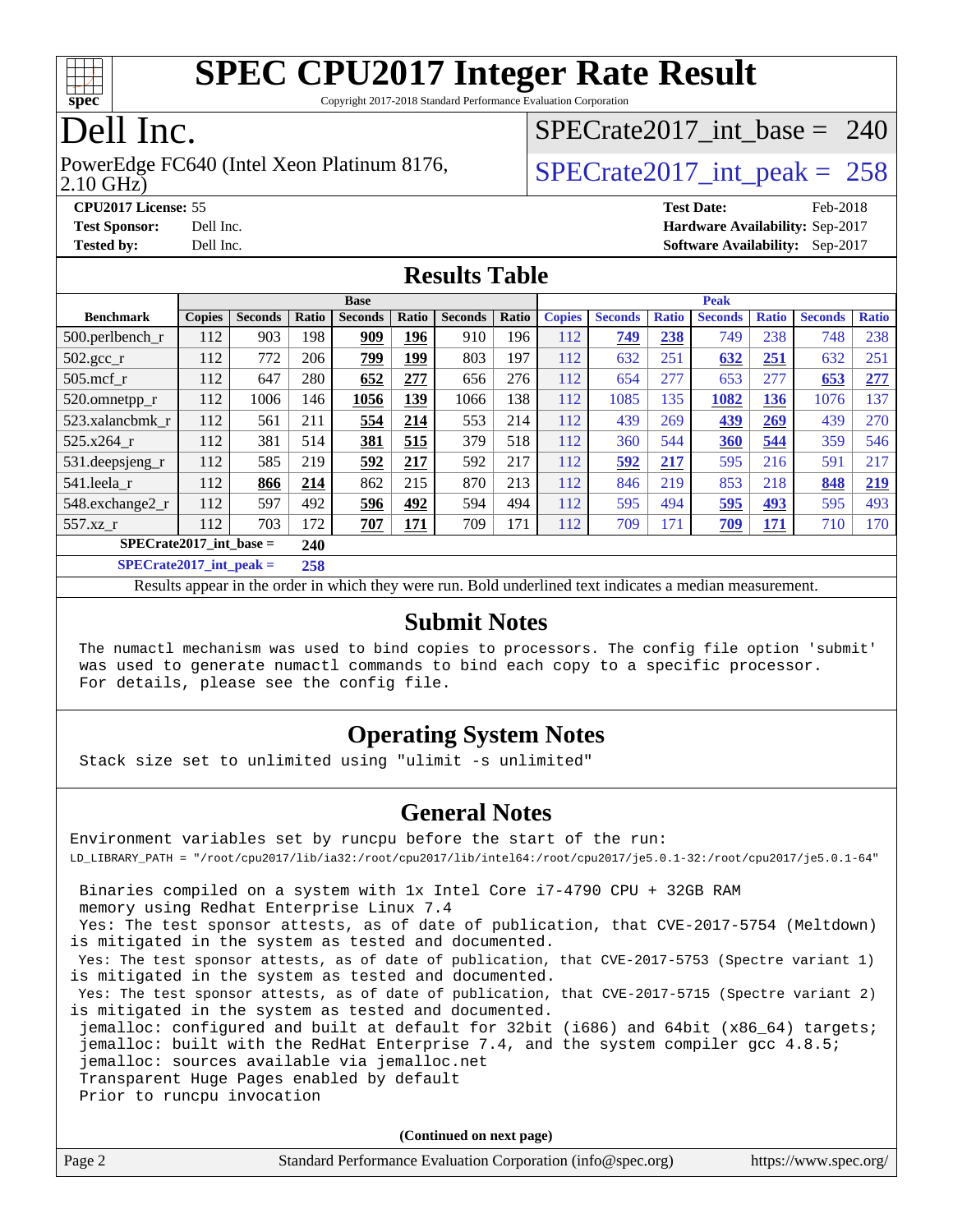

Copyright 2017-2018 Standard Performance Evaluation Corporation

### Dell Inc.

2.10 GHz) PowerEdge FC640 (Intel Xeon Platinum 8176,  $\vert$  [SPECrate2017\\_int\\_peak =](http://www.spec.org/auto/cpu2017/Docs/result-fields.html#SPECrate2017intpeak) 258

[SPECrate2017\\_int\\_base =](http://www.spec.org/auto/cpu2017/Docs/result-fields.html#SPECrate2017intbase) 240

**[CPU2017 License:](http://www.spec.org/auto/cpu2017/Docs/result-fields.html#CPU2017License)** 55 **[Test Date:](http://www.spec.org/auto/cpu2017/Docs/result-fields.html#TestDate)** Feb-2018 **[Test Sponsor:](http://www.spec.org/auto/cpu2017/Docs/result-fields.html#TestSponsor)** Dell Inc. **[Hardware Availability:](http://www.spec.org/auto/cpu2017/Docs/result-fields.html#HardwareAvailability)** Sep-2017 **[Tested by:](http://www.spec.org/auto/cpu2017/Docs/result-fields.html#Testedby)** Dell Inc. **[Software Availability:](http://www.spec.org/auto/cpu2017/Docs/result-fields.html#SoftwareAvailability)** Sep-2017

#### **[General Notes \(Continued\)](http://www.spec.org/auto/cpu2017/Docs/result-fields.html#GeneralNotes)**

 Filesystem page cache synced and cleared with: sync; echo 3> /proc/sys/vm/drop\_caches runcpu command invoked through numactl i.e.: numactl --interleave=all runcpu <etc>

#### **[Platform Notes](http://www.spec.org/auto/cpu2017/Docs/result-fields.html#PlatformNotes)**

Page 3 Standard Performance Evaluation Corporation [\(info@spec.org\)](mailto:info@spec.org) <https://www.spec.org/> BIOS settings: Sub NUMA Cluster enabled Virtualization Technology disabled System Profile set to Custom CPU Performance set to Maximum Performance C States set to Autonomous C1EE disabled Uncore Frequency set to Dynamic Energy Efficiency Policy set to Performance Memory Patrol Scrub disabled Logical Processor enabled CPU Interconnect Bus Link Power Management disabled PCI ASPM L1 Link Power Management disabled Sysinfo program /root/cpu2017/bin/sysinfo Rev: r5797 of 2017-06-14 96c45e4568ad54c135fd618bcc091c0f running on linux-4l3n Tue Feb 20 04:17:46 2018 SUT (System Under Test) info as seen by some common utilities. For more information on this section, see <https://www.spec.org/cpu2017/Docs/config.html#sysinfo> From /proc/cpuinfo model name : Intel(R) Xeon(R) Platinum 8176 CPU @ 2.10GHz 2 "physical id"s (chips) 112 "processors" cores, siblings (Caution: counting these is hw and system dependent. The following excerpts from /proc/cpuinfo might not be reliable. Use with caution.) cpu cores : 28 siblings : 56 physical 0: cores 0 1 2 3 4 5 6 8 9 10 11 12 13 14 16 17 18 19 20 21 22 24 25 26 27 28 29 30 physical 1: cores 0 1 2 3 4 5 6 8 9 10 11 12 13 14 16 17 18 19 20 21 22 24 25 26 27 28 29 30 From lscpu: Architecture: x86\_64 CPU op-mode(s): 32-bit, 64-bit Byte Order: Little Endian CPU(s): 112 **(Continued on next page)**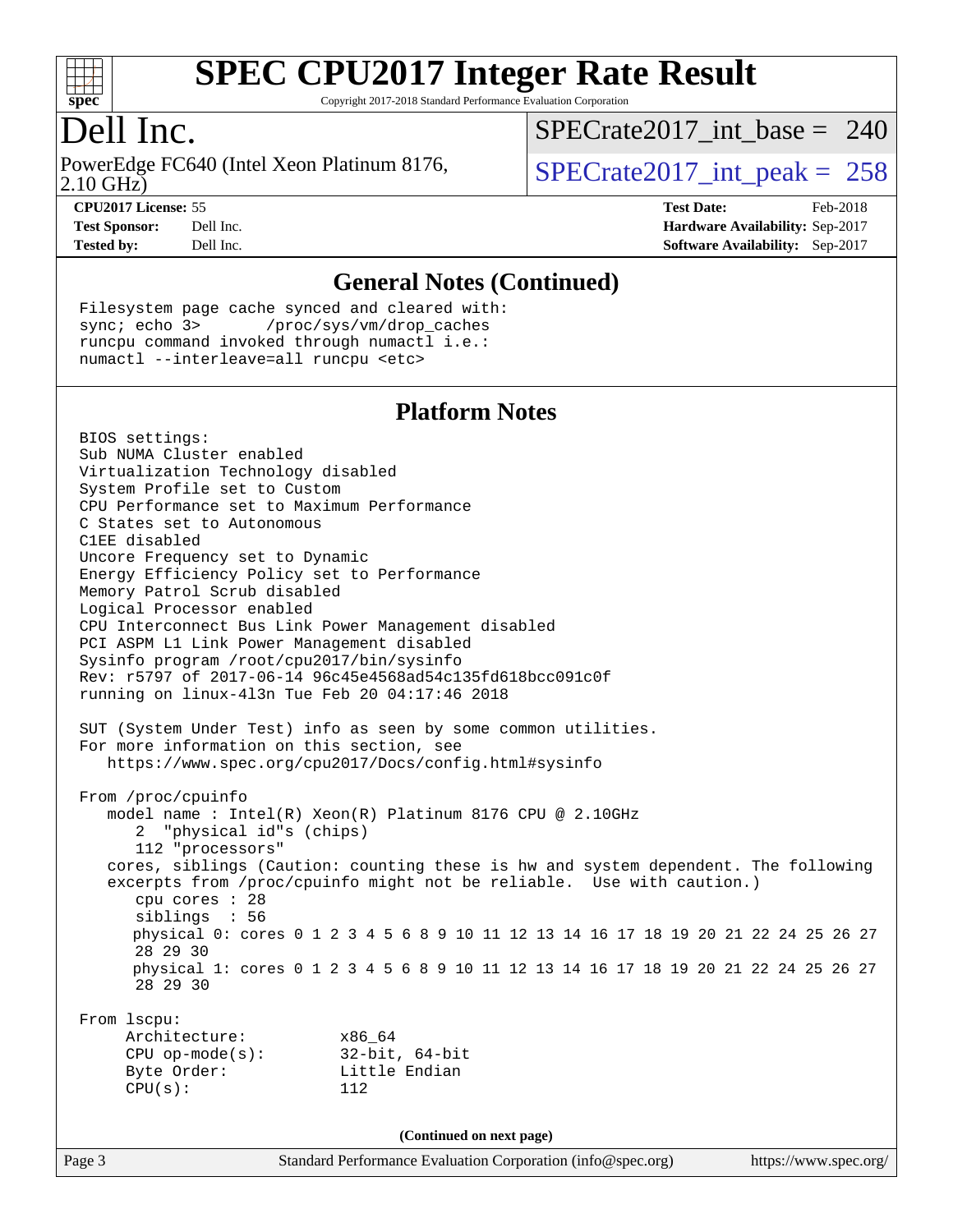

Copyright 2017-2018 Standard Performance Evaluation Corporation

### Dell Inc.

2.10 GHz) PowerEdge FC640 (Intel Xeon Platinum 8176,  $SPECrate2017\_int\_peak = 258$ 

[SPECrate2017\\_int\\_base =](http://www.spec.org/auto/cpu2017/Docs/result-fields.html#SPECrate2017intbase) 240

**[CPU2017 License:](http://www.spec.org/auto/cpu2017/Docs/result-fields.html#CPU2017License)** 55 **[Test Date:](http://www.spec.org/auto/cpu2017/Docs/result-fields.html#TestDate)** Feb-2018 **[Test Sponsor:](http://www.spec.org/auto/cpu2017/Docs/result-fields.html#TestSponsor)** Dell Inc. **[Hardware Availability:](http://www.spec.org/auto/cpu2017/Docs/result-fields.html#HardwareAvailability)** Sep-2017 **[Tested by:](http://www.spec.org/auto/cpu2017/Docs/result-fields.html#Testedby)** Dell Inc. **[Software Availability:](http://www.spec.org/auto/cpu2017/Docs/result-fields.html#SoftwareAvailability)** Sep-2017

#### **[Platform Notes \(Continued\)](http://www.spec.org/auto/cpu2017/Docs/result-fields.html#PlatformNotes)**

| $On$ -line CPU $(s)$ list:                                                           | $0 - 111$                                                                                                       |  |  |  |  |  |
|--------------------------------------------------------------------------------------|-----------------------------------------------------------------------------------------------------------------|--|--|--|--|--|
| Thread(s) per core:                                                                  | 2                                                                                                               |  |  |  |  |  |
| $Core(s)$ per socket:                                                                | 28                                                                                                              |  |  |  |  |  |
| Socket(s):                                                                           | 2                                                                                                               |  |  |  |  |  |
| NUMA $node(s):$                                                                      | $\overline{4}$                                                                                                  |  |  |  |  |  |
| Vendor ID:                                                                           | GenuineIntel                                                                                                    |  |  |  |  |  |
| CPU family:                                                                          | 6                                                                                                               |  |  |  |  |  |
| Model:                                                                               | 85                                                                                                              |  |  |  |  |  |
| Model name:                                                                          | $Intel(R) Xeon(R) Platinum 8176 CPU @ 2.10GHz$                                                                  |  |  |  |  |  |
| Stepping:                                                                            | 4                                                                                                               |  |  |  |  |  |
| CPU MHz:                                                                             | 2100.096                                                                                                        |  |  |  |  |  |
| BogoMIPS:<br>Virtualization:                                                         | 4200.19                                                                                                         |  |  |  |  |  |
| L1d cache:                                                                           | $VT - x$<br>32K                                                                                                 |  |  |  |  |  |
| Lli cache:                                                                           | 32K                                                                                                             |  |  |  |  |  |
| $L2$ cache:                                                                          | 1024K                                                                                                           |  |  |  |  |  |
| L3 cache:                                                                            | 39424K                                                                                                          |  |  |  |  |  |
| NUMA node0 CPU(s):                                                                   |                                                                                                                 |  |  |  |  |  |
|                                                                                      | 0, 4, 8, 12, 16, 20, 24, 28, 32, 36, 40, 44, 48, 52, 56, 60, 64, 68, 72, 76, 80, 84, 88, 92, 96, 100, 104, 108  |  |  |  |  |  |
| NUMA nodel CPU(s):                                                                   |                                                                                                                 |  |  |  |  |  |
|                                                                                      | 1, 5, 9, 13, 17, 21, 25, 29, 33, 37, 41, 45, 49, 53, 57, 61, 65, 69, 73, 77, 81, 85, 89, 93, 97, 101, 105, 109  |  |  |  |  |  |
| NUMA $node2$ $CPU(s)$ :                                                              |                                                                                                                 |  |  |  |  |  |
|                                                                                      | 2,6,10,14,18,22,26,30,34,38,42,46,50,54,58,62,66,70,74,78,82,86,90,94,98,102,106,110                            |  |  |  |  |  |
| NUMA node3 CPU(s):                                                                   |                                                                                                                 |  |  |  |  |  |
|                                                                                      | 3, 7, 11, 15, 19, 23, 27, 31, 35, 39, 43, 47, 51, 55, 59, 63, 67, 71, 75, 79, 83, 87, 91, 95, 99, 103, 107, 111 |  |  |  |  |  |
| fpu vme de pse tsc msr pae mce cx8 apic sep mtrr pge mca cmov<br>Flaqs:              |                                                                                                                 |  |  |  |  |  |
| pat pse36 clflush dts acpi mmx fxsr sse sse2 ss ht tm pbe syscall nx pdpelgb rdtscp  |                                                                                                                 |  |  |  |  |  |
|                                                                                      | lm constant_tsc art arch_perfmon pebs bts rep_good nopl xtopology nonstop_tsc                                   |  |  |  |  |  |
|                                                                                      | aperfmperf eagerfpu pni pclmulqdq dtes64 monitor ds_cpl vmx smx est tm2 ssse3 sdbg                              |  |  |  |  |  |
|                                                                                      | fma cx16 xtpr pdcm pcid dca sse4_1 sse4_2 x2apic movbe popcnt tsc_deadline_timer aes                            |  |  |  |  |  |
| xsave avx f16c rdrand lahf_lm abm 3dnowprefetch ida arat epb invpcid_single pln pts  |                                                                                                                 |  |  |  |  |  |
| dtherm intel_pt rsb_ctxsw spec_ctrl retpoline kaiser tpr_shadow vnmi flexpriority    |                                                                                                                 |  |  |  |  |  |
| ept vpid fsgsbase tsc_adjust bmil hle avx2 smep bmi2 erms invpcid rtm cqm mpx        |                                                                                                                 |  |  |  |  |  |
| avx512f avx512dq rdseed adx smap clflushopt clwb avx512cd avx512bw avx512vl xsaveopt |                                                                                                                 |  |  |  |  |  |
|                                                                                      | xsavec xgetbv1 cqm_llc cqm_occup_llc pku ospke                                                                  |  |  |  |  |  |
| /proc/cpuinfo cache data                                                             |                                                                                                                 |  |  |  |  |  |
| cache size : 39424 KB                                                                |                                                                                                                 |  |  |  |  |  |
|                                                                                      |                                                                                                                 |  |  |  |  |  |
| From numactl --hardware                                                              | WARNING: a numactl 'node' might or might not correspond to a                                                    |  |  |  |  |  |
| physical chip.                                                                       |                                                                                                                 |  |  |  |  |  |
| $available: 4 nodes (0-3)$                                                           |                                                                                                                 |  |  |  |  |  |
|                                                                                      | node 0 cpus: 0 4 8 12 16 20 24 28 32 36 40 44 48 52 56 60 64 68 72 76 80 84 88 92 96                            |  |  |  |  |  |
| 100 104 108                                                                          |                                                                                                                 |  |  |  |  |  |
| node 0 size: 46975 MB                                                                |                                                                                                                 |  |  |  |  |  |
| node 0 free: 46705 MB                                                                |                                                                                                                 |  |  |  |  |  |
|                                                                                      | node 1 cpus: 1 5 9 13 17 21 25 29 33 37 41 45 49 53 57 61 65 69 73 77 81 85 89 93 97                            |  |  |  |  |  |
|                                                                                      |                                                                                                                 |  |  |  |  |  |
| (Continued on next page)                                                             |                                                                                                                 |  |  |  |  |  |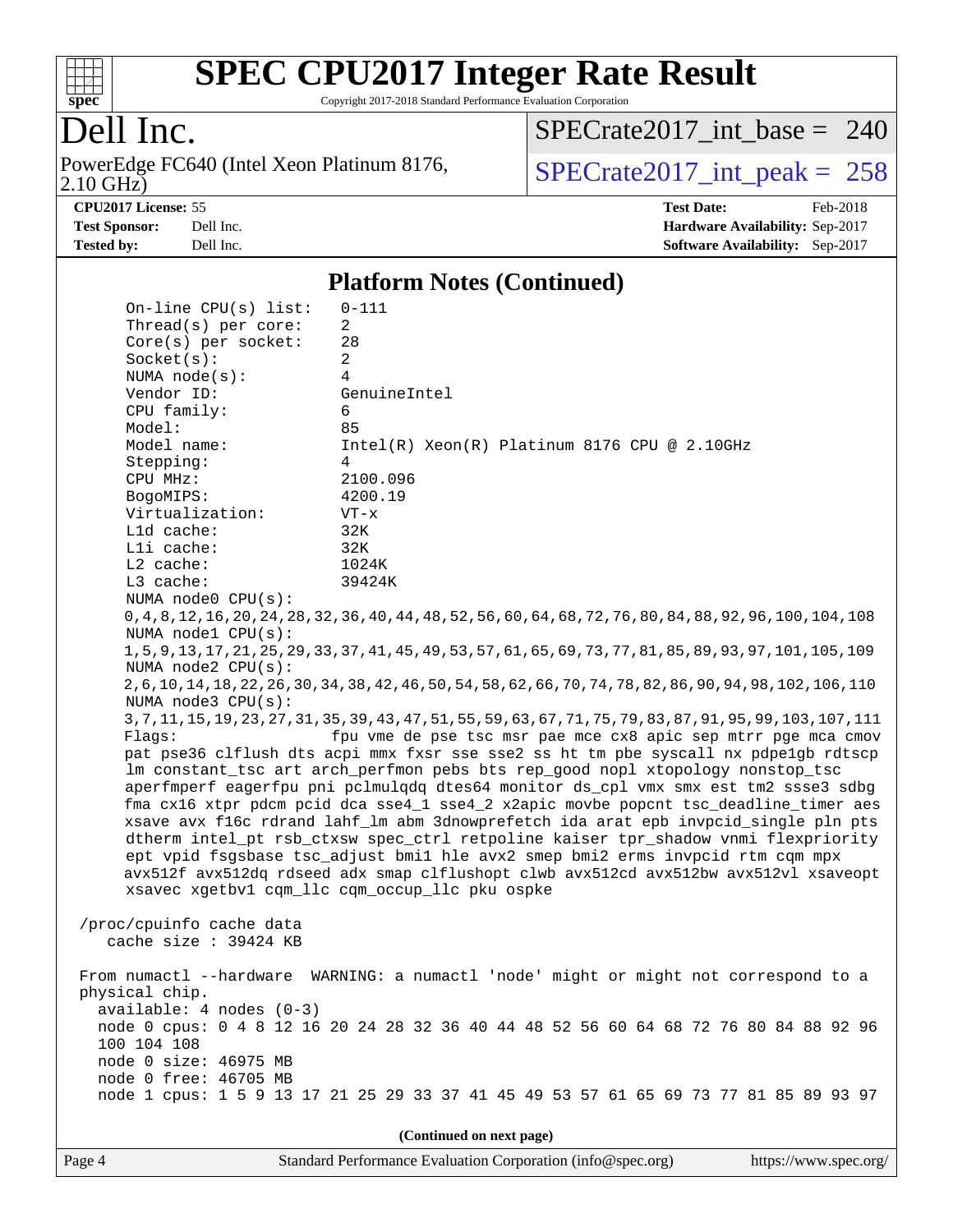

Copyright 2017-2018 Standard Performance Evaluation Corporation

### Dell Inc.

2.10 GHz) PowerEdge FC640 (Intel Xeon Platinum 8176,  $\vert$  [SPECrate2017\\_int\\_peak =](http://www.spec.org/auto/cpu2017/Docs/result-fields.html#SPECrate2017intpeak) 258

[SPECrate2017\\_int\\_base =](http://www.spec.org/auto/cpu2017/Docs/result-fields.html#SPECrate2017intbase) 240

**[CPU2017 License:](http://www.spec.org/auto/cpu2017/Docs/result-fields.html#CPU2017License)** 55 **[Test Date:](http://www.spec.org/auto/cpu2017/Docs/result-fields.html#TestDate)** Feb-2018 **[Test Sponsor:](http://www.spec.org/auto/cpu2017/Docs/result-fields.html#TestSponsor)** Dell Inc. **[Hardware Availability:](http://www.spec.org/auto/cpu2017/Docs/result-fields.html#HardwareAvailability)** Sep-2017 **[Tested by:](http://www.spec.org/auto/cpu2017/Docs/result-fields.html#Testedby)** Dell Inc. **[Software Availability:](http://www.spec.org/auto/cpu2017/Docs/result-fields.html#SoftwareAvailability)** Sep-2017

#### **[Platform Notes \(Continued\)](http://www.spec.org/auto/cpu2017/Docs/result-fields.html#PlatformNotes)**

 101 105 109 node 1 size: 48372 MB node 1 free: 48056 MB node 2 cpus: 2 6 10 14 18 22 26 30 34 38 42 46 50 54 58 62 66 70 74 78 82 86 90 94 98 102 106 110 node 2 size: 48372 MB node 2 free: 48122 MB node 3 cpus: 3 7 11 15 19 23 27 31 35 39 43 47 51 55 59 63 67 71 75 79 83 87 91 95 99 103 107 111 node 3 size: 48370 MB node 3 free: 48154 MB node distances: node 0 1 2 3 0: 10 21 11 21 1: 21 10 21 11 2: 11 21 10 21 3: 21 11 21 10 From /proc/meminfo MemTotal: 196702312 kB HugePages\_Total: 0 Hugepagesize: 2048 kB From /etc/\*release\* /etc/\*version\* SuSE-release: SUSE Linux Enterprise Server 12 (x86\_64) VERSION = 12 PATCHLEVEL = 3 # This file is deprecated and will be removed in a future service pack or release. # Please check /etc/os-release for details about this release. os-release: NAME="SLES" VERSION="12-SP3" VERSION\_ID="12.3" PRETTY\_NAME="SUSE Linux Enterprise Server 12 SP3" ID="sles" ANSI\_COLOR="0;32" CPE\_NAME="cpe:/o:suse:sles:12:sp3" uname -a: Linux linux-4l3n 4.4.114-94.11-default #1 SMP Thu Feb 1 19:28:26 UTC 2018 (4309ff9) x86\_64 x86\_64 x86\_64 GNU/Linux run-level 3 Feb 20 04:16 SPEC is set to: /root/cpu2017 Filesystem Type Size Used Avail Use% Mounted on **(Continued on next page)**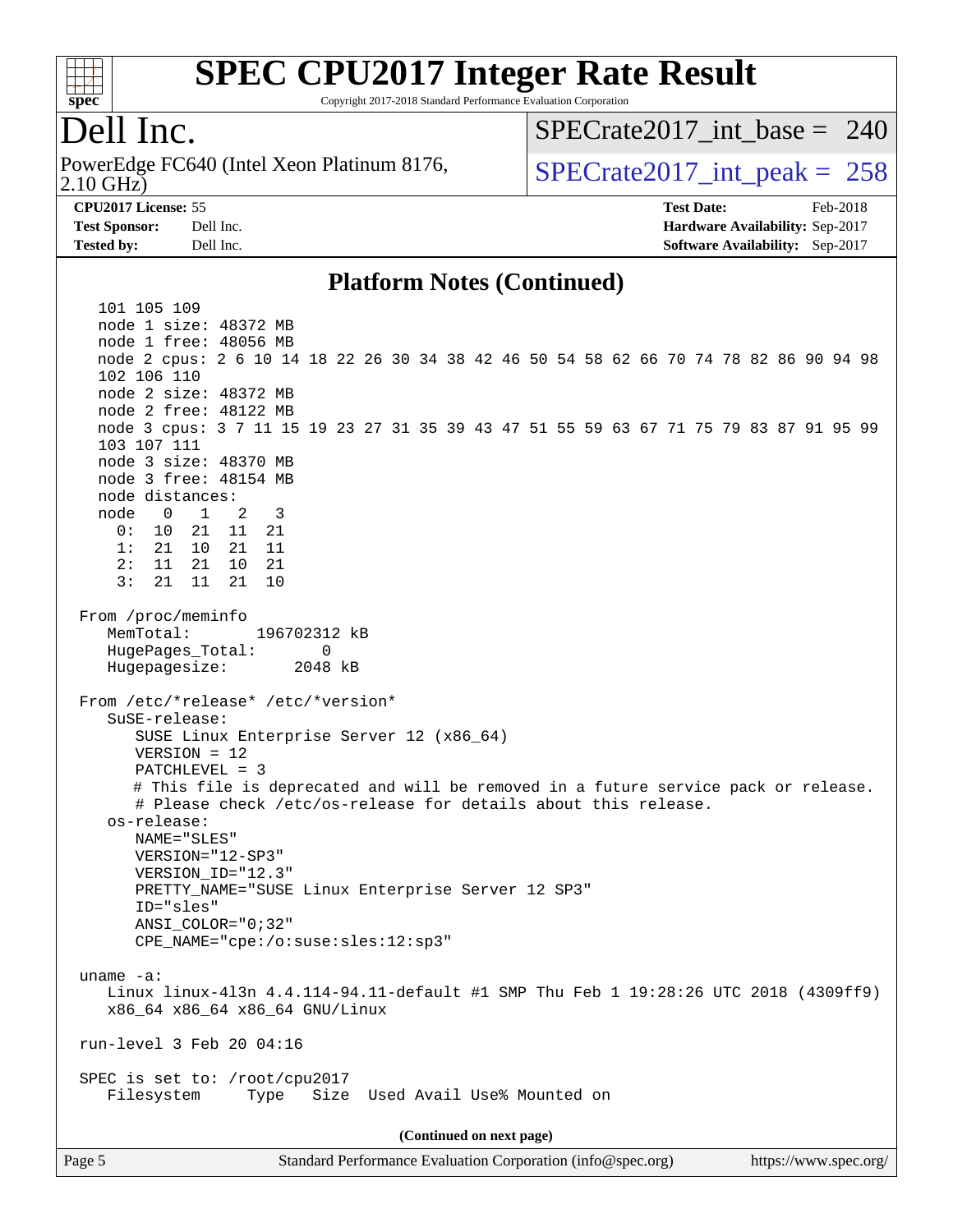

Copyright 2017-2018 Standard Performance Evaluation Corporation

### Dell Inc.

2.10 GHz) PowerEdge FC640 (Intel Xeon Platinum 8176,  $\vert$  [SPECrate2017\\_int\\_peak =](http://www.spec.org/auto/cpu2017/Docs/result-fields.html#SPECrate2017intpeak) 258

[SPECrate2017\\_int\\_base =](http://www.spec.org/auto/cpu2017/Docs/result-fields.html#SPECrate2017intbase) 240

**[Tested by:](http://www.spec.org/auto/cpu2017/Docs/result-fields.html#Testedby)** Dell Inc. **[Software Availability:](http://www.spec.org/auto/cpu2017/Docs/result-fields.html#SoftwareAvailability)** Sep-2017

**[CPU2017 License:](http://www.spec.org/auto/cpu2017/Docs/result-fields.html#CPU2017License)** 55 **[Test Date:](http://www.spec.org/auto/cpu2017/Docs/result-fields.html#TestDate)** Feb-2018 **[Test Sponsor:](http://www.spec.org/auto/cpu2017/Docs/result-fields.html#TestSponsor)** Dell Inc. **[Hardware Availability:](http://www.spec.org/auto/cpu2017/Docs/result-fields.html#HardwareAvailability)** Sep-2017

#### **[Platform Notes \(Continued\)](http://www.spec.org/auto/cpu2017/Docs/result-fields.html#PlatformNotes)**

/dev/sda7 btrfs 855G 43G 812G 6% /

 Additional information from dmidecode follows. WARNING: Use caution when you interpret this section. The 'dmidecode' program reads system data which is "intended to allow hardware to be accurately determined", but the intent may not be met, as there are frequent changes to hardware, firmware, and the "DMTF SMBIOS" standard.

 BIOS Dell Inc. 1.3.7 02/09/2018 Memory:

 2x 002C00B3002C 18ASF2G72PDZ-2G6D1 16 GB 2 rank 2666 10x 00AD00B300AD HMA82GR7AFR8N-VK 16 GB 2 rank 2666 4x Not Specified Not Specified

(End of data from sysinfo program)

### **[Compiler Version Notes](http://www.spec.org/auto/cpu2017/Docs/result-fields.html#CompilerVersionNotes)**

| Page 6                     | Standard Performance Evaluation Corporation (info@spec.org)                                                | https://www.spec.org/ |  |  |  |
|----------------------------|------------------------------------------------------------------------------------------------------------|-----------------------|--|--|--|
| (Continued on next page)   |                                                                                                            |                       |  |  |  |
| icpc (ICC) 18.0.0 20170811 | Copyright (C) 1985-2017 Intel Corporation. All rights reserved.                                            |                       |  |  |  |
| 541.leela_r(peak)          | CXXC 520.omnetpp_r(peak) 523.xalancbmk_r(peak) 531.deepsjeng_r(peak)                                       |                       |  |  |  |
| icpc (ICC) 18.0.0 20170811 | Copyright (C) 1985-2017 Intel Corporation. All rights reserved.                                            |                       |  |  |  |
| $541.$ leela $r(base)$     | CXXC $520.\text{omnetpp_r(base)}$ $523.\text{xalancbmk_r(base)}$ $531.\text{deepsjeng_r(base)}$            |                       |  |  |  |
| icc (ICC) 18.0.0 20170811  | Copyright (C) 1985-2017 Intel Corporation. All rights reserved.                                            |                       |  |  |  |
| CC.                        | 500.perlbench_r(peak) 502.gcc_r(peak)                                                                      |                       |  |  |  |
| icc (ICC) 18.0.0 20170811  | Copyright (C) 1985-2017 Intel Corporation. All rights reserved.                                            |                       |  |  |  |
| CC.                        | 500.perlbench_r(base) 502.gcc_r(base) 505.mcf_r(base, peak)<br>525.x264_r(base, peak) 557.xz_r(base, peak) |                       |  |  |  |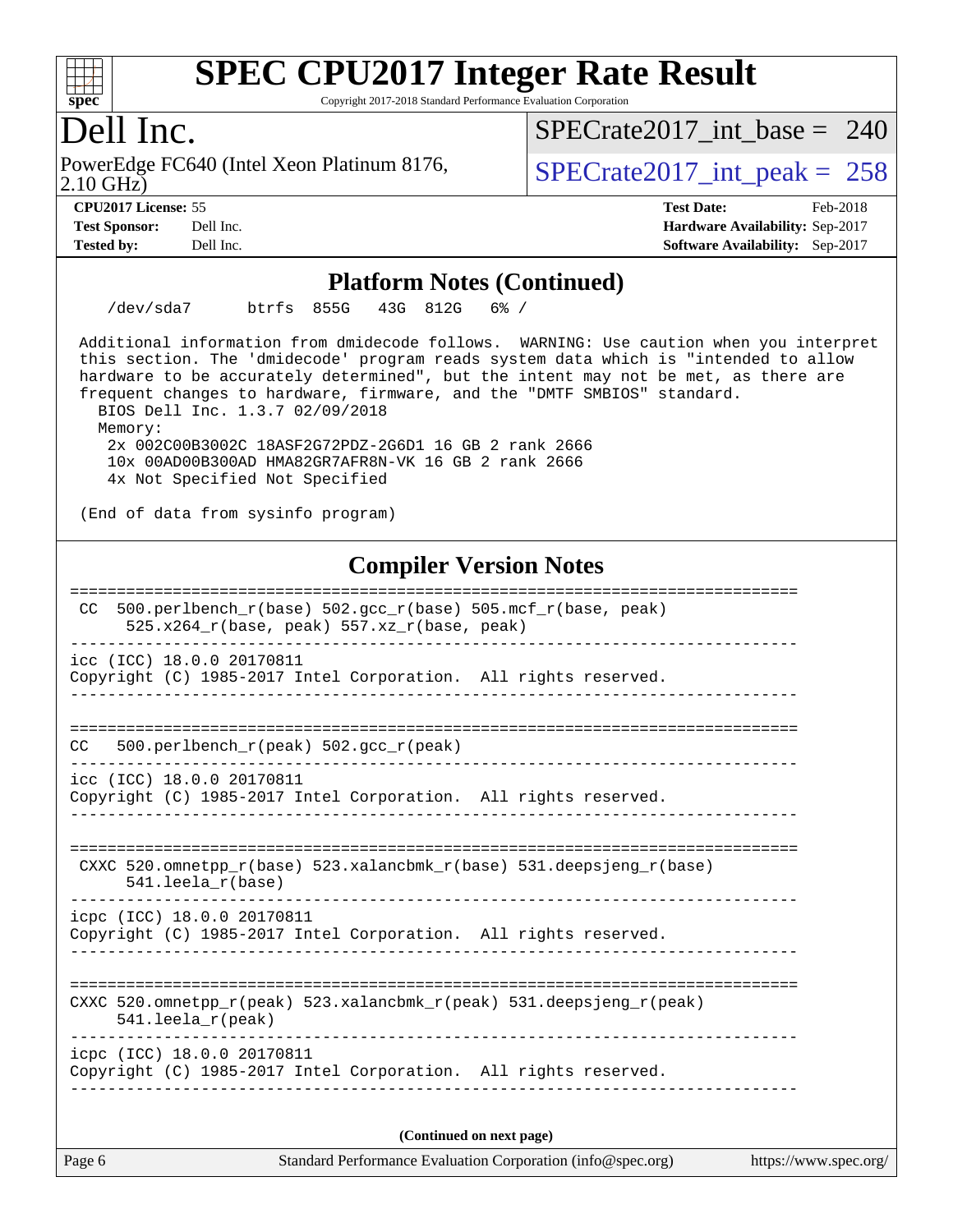

Copyright 2017-2018 Standard Performance Evaluation Corporation

### Dell Inc.

PowerEdge FC640 (Intel Xeon Platinum 8176,<br>2.10 GHz)

[SPECrate2017\\_int\\_base =](http://www.spec.org/auto/cpu2017/Docs/result-fields.html#SPECrate2017intbase) 240

 $SPECrate2017\_int\_peak = 258$ **[CPU2017 License:](http://www.spec.org/auto/cpu2017/Docs/result-fields.html#CPU2017License)** 55 **[Test Date:](http://www.spec.org/auto/cpu2017/Docs/result-fields.html#TestDate)** Feb-2018

**[Test Sponsor:](http://www.spec.org/auto/cpu2017/Docs/result-fields.html#TestSponsor)** Dell Inc. **[Hardware Availability:](http://www.spec.org/auto/cpu2017/Docs/result-fields.html#HardwareAvailability)** Sep-2017 **[Tested by:](http://www.spec.org/auto/cpu2017/Docs/result-fields.html#Testedby)** Dell Inc. **[Software Availability:](http://www.spec.org/auto/cpu2017/Docs/result-fields.html#SoftwareAvailability)** Sep-2017

### **[Compiler Version Notes \(Continued\)](http://www.spec.org/auto/cpu2017/Docs/result-fields.html#CompilerVersionNotes)**

============================================================================== FC 548.exchange2\_r(base, peak) ----------------------------------------------------------------------------- ifort (IFORT) 18.0.0 20170811 Copyright (C) 1985-2017 Intel Corporation. All rights reserved. ------------------------------------------------------------------------------

### **[Base Compiler Invocation](http://www.spec.org/auto/cpu2017/Docs/result-fields.html#BaseCompilerInvocation)**

[C benchmarks](http://www.spec.org/auto/cpu2017/Docs/result-fields.html#Cbenchmarks):

[icc](http://www.spec.org/cpu2017/results/res2018q1/cpu2017-20180305-03849.flags.html#user_CCbase_intel_icc_18.0_66fc1ee009f7361af1fbd72ca7dcefbb700085f36577c54f309893dd4ec40d12360134090235512931783d35fd58c0460139e722d5067c5574d8eaf2b3e37e92)

[C++ benchmarks:](http://www.spec.org/auto/cpu2017/Docs/result-fields.html#CXXbenchmarks) [icpc](http://www.spec.org/cpu2017/results/res2018q1/cpu2017-20180305-03849.flags.html#user_CXXbase_intel_icpc_18.0_c510b6838c7f56d33e37e94d029a35b4a7bccf4766a728ee175e80a419847e808290a9b78be685c44ab727ea267ec2f070ec5dc83b407c0218cded6866a35d07)

[Fortran benchmarks](http://www.spec.org/auto/cpu2017/Docs/result-fields.html#Fortranbenchmarks): [ifort](http://www.spec.org/cpu2017/results/res2018q1/cpu2017-20180305-03849.flags.html#user_FCbase_intel_ifort_18.0_8111460550e3ca792625aed983ce982f94888b8b503583aa7ba2b8303487b4d8a21a13e7191a45c5fd58ff318f48f9492884d4413fa793fd88dd292cad7027ca)

### **[Base Portability Flags](http://www.spec.org/auto/cpu2017/Docs/result-fields.html#BasePortabilityFlags)**

 500.perlbench\_r: [-DSPEC\\_LP64](http://www.spec.org/cpu2017/results/res2018q1/cpu2017-20180305-03849.flags.html#b500.perlbench_r_basePORTABILITY_DSPEC_LP64) [-DSPEC\\_LINUX\\_X64](http://www.spec.org/cpu2017/results/res2018q1/cpu2017-20180305-03849.flags.html#b500.perlbench_r_baseCPORTABILITY_DSPEC_LINUX_X64) 502.gcc\_r: [-DSPEC\\_LP64](http://www.spec.org/cpu2017/results/res2018q1/cpu2017-20180305-03849.flags.html#suite_basePORTABILITY502_gcc_r_DSPEC_LP64) 505.mcf\_r: [-DSPEC\\_LP64](http://www.spec.org/cpu2017/results/res2018q1/cpu2017-20180305-03849.flags.html#suite_basePORTABILITY505_mcf_r_DSPEC_LP64) 520.omnetpp\_r: [-DSPEC\\_LP64](http://www.spec.org/cpu2017/results/res2018q1/cpu2017-20180305-03849.flags.html#suite_basePORTABILITY520_omnetpp_r_DSPEC_LP64) 523.xalancbmk\_r: [-DSPEC\\_LP64](http://www.spec.org/cpu2017/results/res2018q1/cpu2017-20180305-03849.flags.html#suite_basePORTABILITY523_xalancbmk_r_DSPEC_LP64) [-DSPEC\\_LINUX](http://www.spec.org/cpu2017/results/res2018q1/cpu2017-20180305-03849.flags.html#b523.xalancbmk_r_baseCXXPORTABILITY_DSPEC_LINUX) 525.x264\_r: [-DSPEC\\_LP64](http://www.spec.org/cpu2017/results/res2018q1/cpu2017-20180305-03849.flags.html#suite_basePORTABILITY525_x264_r_DSPEC_LP64) 531.deepsjeng\_r: [-DSPEC\\_LP64](http://www.spec.org/cpu2017/results/res2018q1/cpu2017-20180305-03849.flags.html#suite_basePORTABILITY531_deepsjeng_r_DSPEC_LP64) 541.leela\_r: [-DSPEC\\_LP64](http://www.spec.org/cpu2017/results/res2018q1/cpu2017-20180305-03849.flags.html#suite_basePORTABILITY541_leela_r_DSPEC_LP64) 548.exchange2\_r: [-DSPEC\\_LP64](http://www.spec.org/cpu2017/results/res2018q1/cpu2017-20180305-03849.flags.html#suite_basePORTABILITY548_exchange2_r_DSPEC_LP64) 557.xz\_r: [-DSPEC\\_LP64](http://www.spec.org/cpu2017/results/res2018q1/cpu2017-20180305-03849.flags.html#suite_basePORTABILITY557_xz_r_DSPEC_LP64)

### **[Base Optimization Flags](http://www.spec.org/auto/cpu2017/Docs/result-fields.html#BaseOptimizationFlags)**

[C benchmarks](http://www.spec.org/auto/cpu2017/Docs/result-fields.html#Cbenchmarks):

[-Wl,-z,muldefs](http://www.spec.org/cpu2017/results/res2018q1/cpu2017-20180305-03849.flags.html#user_CCbase_link_force_multiple1_b4cbdb97b34bdee9ceefcfe54f4c8ea74255f0b02a4b23e853cdb0e18eb4525ac79b5a88067c842dd0ee6996c24547a27a4b99331201badda8798ef8a743f577) [-xCORE-AVX2](http://www.spec.org/cpu2017/results/res2018q1/cpu2017-20180305-03849.flags.html#user_CCbase_f-xCORE-AVX2) [-ipo](http://www.spec.org/cpu2017/results/res2018q1/cpu2017-20180305-03849.flags.html#user_CCbase_f-ipo) [-O3](http://www.spec.org/cpu2017/results/res2018q1/cpu2017-20180305-03849.flags.html#user_CCbase_f-O3) [-no-prec-div](http://www.spec.org/cpu2017/results/res2018q1/cpu2017-20180305-03849.flags.html#user_CCbase_f-no-prec-div) [-qopt-mem-layout-trans=3](http://www.spec.org/cpu2017/results/res2018q1/cpu2017-20180305-03849.flags.html#user_CCbase_f-qopt-mem-layout-trans_de80db37974c74b1f0e20d883f0b675c88c3b01e9d123adea9b28688d64333345fb62bc4a798493513fdb68f60282f9a726aa07f478b2f7113531aecce732043) [-L/usr/local/je5.0.1-64/lib](http://www.spec.org/cpu2017/results/res2018q1/cpu2017-20180305-03849.flags.html#user_CCbase_jemalloc_link_path64_4b10a636b7bce113509b17f3bd0d6226c5fb2346b9178c2d0232c14f04ab830f976640479e5c33dc2bcbbdad86ecfb6634cbbd4418746f06f368b512fced5394) [-ljemalloc](http://www.spec.org/cpu2017/results/res2018q1/cpu2017-20180305-03849.flags.html#user_CCbase_jemalloc_link_lib_d1249b907c500fa1c0672f44f562e3d0f79738ae9e3c4a9c376d49f265a04b9c99b167ecedbf6711b3085be911c67ff61f150a17b3472be731631ba4d0471706)

[C++ benchmarks:](http://www.spec.org/auto/cpu2017/Docs/result-fields.html#CXXbenchmarks)

[-Wl,-z,muldefs](http://www.spec.org/cpu2017/results/res2018q1/cpu2017-20180305-03849.flags.html#user_CXXbase_link_force_multiple1_b4cbdb97b34bdee9ceefcfe54f4c8ea74255f0b02a4b23e853cdb0e18eb4525ac79b5a88067c842dd0ee6996c24547a27a4b99331201badda8798ef8a743f577) [-xCORE-AVX2](http://www.spec.org/cpu2017/results/res2018q1/cpu2017-20180305-03849.flags.html#user_CXXbase_f-xCORE-AVX2) [-ipo](http://www.spec.org/cpu2017/results/res2018q1/cpu2017-20180305-03849.flags.html#user_CXXbase_f-ipo) [-O3](http://www.spec.org/cpu2017/results/res2018q1/cpu2017-20180305-03849.flags.html#user_CXXbase_f-O3) [-no-prec-div](http://www.spec.org/cpu2017/results/res2018q1/cpu2017-20180305-03849.flags.html#user_CXXbase_f-no-prec-div) [-qopt-mem-layout-trans=3](http://www.spec.org/cpu2017/results/res2018q1/cpu2017-20180305-03849.flags.html#user_CXXbase_f-qopt-mem-layout-trans_de80db37974c74b1f0e20d883f0b675c88c3b01e9d123adea9b28688d64333345fb62bc4a798493513fdb68f60282f9a726aa07f478b2f7113531aecce732043) [-L/usr/local/je5.0.1-64/lib](http://www.spec.org/cpu2017/results/res2018q1/cpu2017-20180305-03849.flags.html#user_CXXbase_jemalloc_link_path64_4b10a636b7bce113509b17f3bd0d6226c5fb2346b9178c2d0232c14f04ab830f976640479e5c33dc2bcbbdad86ecfb6634cbbd4418746f06f368b512fced5394) [-ljemalloc](http://www.spec.org/cpu2017/results/res2018q1/cpu2017-20180305-03849.flags.html#user_CXXbase_jemalloc_link_lib_d1249b907c500fa1c0672f44f562e3d0f79738ae9e3c4a9c376d49f265a04b9c99b167ecedbf6711b3085be911c67ff61f150a17b3472be731631ba4d0471706)

**(Continued on next page)**

Page 7 Standard Performance Evaluation Corporation [\(info@spec.org\)](mailto:info@spec.org) <https://www.spec.org/>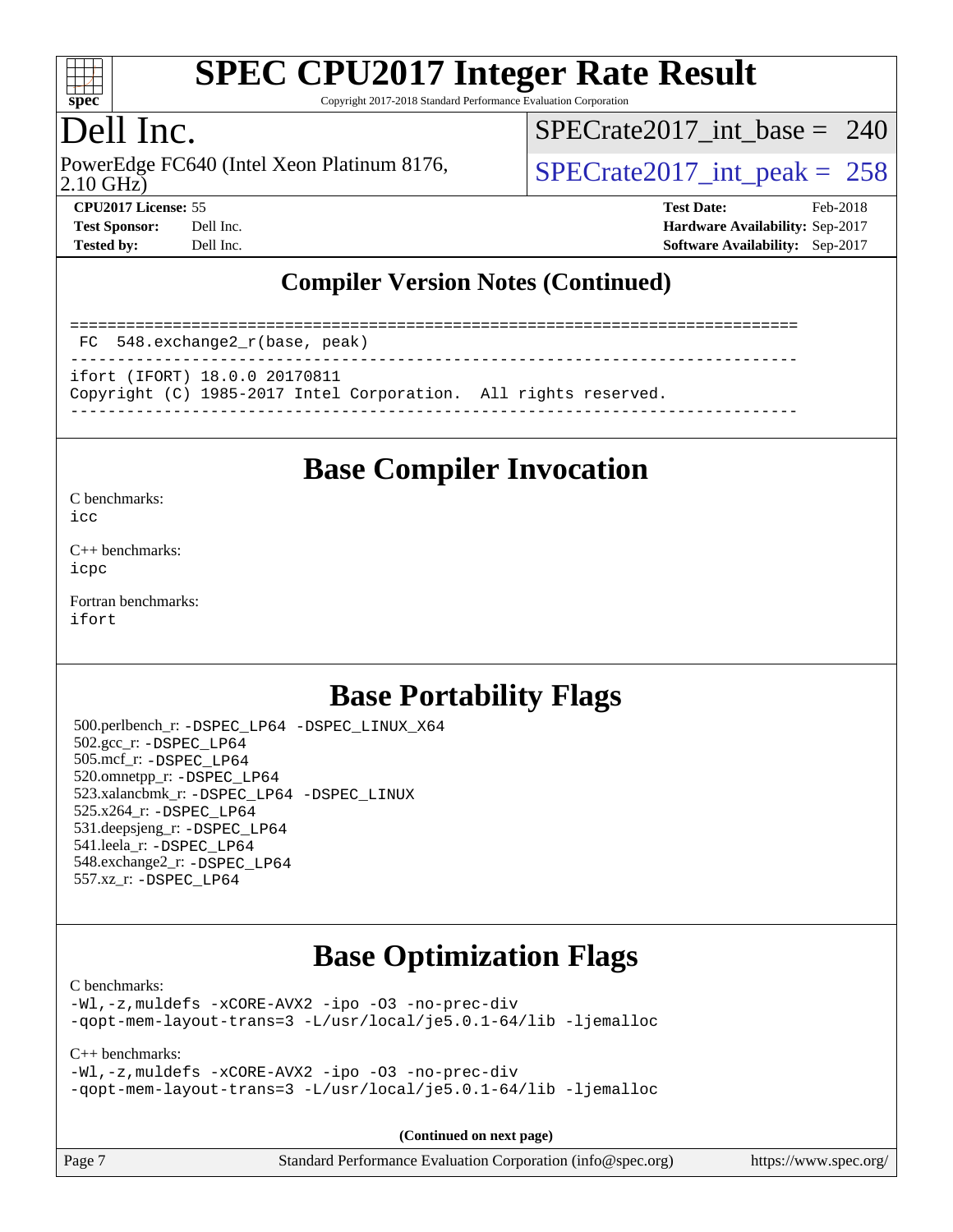

Copyright 2017-2018 Standard Performance Evaluation Corporation

## Dell Inc.

2.10 GHz) PowerEdge FC640 (Intel Xeon Platinum 8176,  $\vert$  [SPECrate2017\\_int\\_peak =](http://www.spec.org/auto/cpu2017/Docs/result-fields.html#SPECrate2017intpeak) 258

[SPECrate2017\\_int\\_base =](http://www.spec.org/auto/cpu2017/Docs/result-fields.html#SPECrate2017intbase) 240

**[CPU2017 License:](http://www.spec.org/auto/cpu2017/Docs/result-fields.html#CPU2017License)** 55 **[Test Date:](http://www.spec.org/auto/cpu2017/Docs/result-fields.html#TestDate)** Feb-2018 **[Test Sponsor:](http://www.spec.org/auto/cpu2017/Docs/result-fields.html#TestSponsor)** Dell Inc. **[Hardware Availability:](http://www.spec.org/auto/cpu2017/Docs/result-fields.html#HardwareAvailability)** Sep-2017 **[Tested by:](http://www.spec.org/auto/cpu2017/Docs/result-fields.html#Testedby)** Dell Inc. **[Software Availability:](http://www.spec.org/auto/cpu2017/Docs/result-fields.html#SoftwareAvailability)** Sep-2017

## **[Base Optimization Flags \(Continued\)](http://www.spec.org/auto/cpu2017/Docs/result-fields.html#BaseOptimizationFlags)**

[Fortran benchmarks](http://www.spec.org/auto/cpu2017/Docs/result-fields.html#Fortranbenchmarks):

[-Wl,-z,muldefs](http://www.spec.org/cpu2017/results/res2018q1/cpu2017-20180305-03849.flags.html#user_FCbase_link_force_multiple1_b4cbdb97b34bdee9ceefcfe54f4c8ea74255f0b02a4b23e853cdb0e18eb4525ac79b5a88067c842dd0ee6996c24547a27a4b99331201badda8798ef8a743f577) [-xCORE-AVX2](http://www.spec.org/cpu2017/results/res2018q1/cpu2017-20180305-03849.flags.html#user_FCbase_f-xCORE-AVX2) [-ipo](http://www.spec.org/cpu2017/results/res2018q1/cpu2017-20180305-03849.flags.html#user_FCbase_f-ipo) [-O3](http://www.spec.org/cpu2017/results/res2018q1/cpu2017-20180305-03849.flags.html#user_FCbase_f-O3) [-no-prec-div](http://www.spec.org/cpu2017/results/res2018q1/cpu2017-20180305-03849.flags.html#user_FCbase_f-no-prec-div) [-qopt-mem-layout-trans=3](http://www.spec.org/cpu2017/results/res2018q1/cpu2017-20180305-03849.flags.html#user_FCbase_f-qopt-mem-layout-trans_de80db37974c74b1f0e20d883f0b675c88c3b01e9d123adea9b28688d64333345fb62bc4a798493513fdb68f60282f9a726aa07f478b2f7113531aecce732043) [-nostandard-realloc-lhs](http://www.spec.org/cpu2017/results/res2018q1/cpu2017-20180305-03849.flags.html#user_FCbase_f_2003_std_realloc_82b4557e90729c0f113870c07e44d33d6f5a304b4f63d4c15d2d0f1fab99f5daaed73bdb9275d9ae411527f28b936061aa8b9c8f2d63842963b95c9dd6426b8a) [-align array32byte](http://www.spec.org/cpu2017/results/res2018q1/cpu2017-20180305-03849.flags.html#user_FCbase_align_array32byte_b982fe038af199962ba9a80c053b8342c548c85b40b8e86eb3cc33dee0d7986a4af373ac2d51c3f7cf710a18d62fdce2948f201cd044323541f22fc0fffc51b6) [-L/usr/local/je5.0.1-64/lib](http://www.spec.org/cpu2017/results/res2018q1/cpu2017-20180305-03849.flags.html#user_FCbase_jemalloc_link_path64_4b10a636b7bce113509b17f3bd0d6226c5fb2346b9178c2d0232c14f04ab830f976640479e5c33dc2bcbbdad86ecfb6634cbbd4418746f06f368b512fced5394) [-ljemalloc](http://www.spec.org/cpu2017/results/res2018q1/cpu2017-20180305-03849.flags.html#user_FCbase_jemalloc_link_lib_d1249b907c500fa1c0672f44f562e3d0f79738ae9e3c4a9c376d49f265a04b9c99b167ecedbf6711b3085be911c67ff61f150a17b3472be731631ba4d0471706)

### **[Base Other Flags](http://www.spec.org/auto/cpu2017/Docs/result-fields.html#BaseOtherFlags)**

[C benchmarks](http://www.spec.org/auto/cpu2017/Docs/result-fields.html#Cbenchmarks):

 $-m64 - std= c11$  $-m64 - std= c11$ 

[C++ benchmarks:](http://www.spec.org/auto/cpu2017/Docs/result-fields.html#CXXbenchmarks) [-m64](http://www.spec.org/cpu2017/results/res2018q1/cpu2017-20180305-03849.flags.html#user_CXXbase_intel_intel64_18.0_af43caccfc8ded86e7699f2159af6efc7655f51387b94da716254467f3c01020a5059329e2569e4053f409e7c9202a7efc638f7a6d1ffb3f52dea4a3e31d82ab)

[Fortran benchmarks](http://www.spec.org/auto/cpu2017/Docs/result-fields.html#Fortranbenchmarks):  $-m64$ 

### **[Peak Compiler Invocation](http://www.spec.org/auto/cpu2017/Docs/result-fields.html#PeakCompilerInvocation)**

[C benchmarks](http://www.spec.org/auto/cpu2017/Docs/result-fields.html#Cbenchmarks): [icc](http://www.spec.org/cpu2017/results/res2018q1/cpu2017-20180305-03849.flags.html#user_CCpeak_intel_icc_18.0_66fc1ee009f7361af1fbd72ca7dcefbb700085f36577c54f309893dd4ec40d12360134090235512931783d35fd58c0460139e722d5067c5574d8eaf2b3e37e92)

[C++ benchmarks:](http://www.spec.org/auto/cpu2017/Docs/result-fields.html#CXXbenchmarks) [icpc](http://www.spec.org/cpu2017/results/res2018q1/cpu2017-20180305-03849.flags.html#user_CXXpeak_intel_icpc_18.0_c510b6838c7f56d33e37e94d029a35b4a7bccf4766a728ee175e80a419847e808290a9b78be685c44ab727ea267ec2f070ec5dc83b407c0218cded6866a35d07)

[Fortran benchmarks](http://www.spec.org/auto/cpu2017/Docs/result-fields.html#Fortranbenchmarks): [ifort](http://www.spec.org/cpu2017/results/res2018q1/cpu2017-20180305-03849.flags.html#user_FCpeak_intel_ifort_18.0_8111460550e3ca792625aed983ce982f94888b8b503583aa7ba2b8303487b4d8a21a13e7191a45c5fd58ff318f48f9492884d4413fa793fd88dd292cad7027ca)

## **[Peak Portability Flags](http://www.spec.org/auto/cpu2017/Docs/result-fields.html#PeakPortabilityFlags)**

 500.perlbench\_r: [-DSPEC\\_LP64](http://www.spec.org/cpu2017/results/res2018q1/cpu2017-20180305-03849.flags.html#b500.perlbench_r_peakPORTABILITY_DSPEC_LP64) [-DSPEC\\_LINUX\\_X64](http://www.spec.org/cpu2017/results/res2018q1/cpu2017-20180305-03849.flags.html#b500.perlbench_r_peakCPORTABILITY_DSPEC_LINUX_X64) 502.gcc\_r: [-D\\_FILE\\_OFFSET\\_BITS=64](http://www.spec.org/cpu2017/results/res2018q1/cpu2017-20180305-03849.flags.html#user_peakPORTABILITY502_gcc_r_file_offset_bits_64_5ae949a99b284ddf4e95728d47cb0843d81b2eb0e18bdfe74bbf0f61d0b064f4bda2f10ea5eb90e1dcab0e84dbc592acfc5018bc955c18609f94ddb8d550002c) 505.mcf\_r: [-DSPEC\\_LP64](http://www.spec.org/cpu2017/results/res2018q1/cpu2017-20180305-03849.flags.html#suite_peakPORTABILITY505_mcf_r_DSPEC_LP64) 520.omnetpp\_r: [-DSPEC\\_LP64](http://www.spec.org/cpu2017/results/res2018q1/cpu2017-20180305-03849.flags.html#suite_peakPORTABILITY520_omnetpp_r_DSPEC_LP64) 523.xalancbmk\_r: [-D\\_FILE\\_OFFSET\\_BITS=64](http://www.spec.org/cpu2017/results/res2018q1/cpu2017-20180305-03849.flags.html#user_peakPORTABILITY523_xalancbmk_r_file_offset_bits_64_5ae949a99b284ddf4e95728d47cb0843d81b2eb0e18bdfe74bbf0f61d0b064f4bda2f10ea5eb90e1dcab0e84dbc592acfc5018bc955c18609f94ddb8d550002c) [-DSPEC\\_LINUX](http://www.spec.org/cpu2017/results/res2018q1/cpu2017-20180305-03849.flags.html#b523.xalancbmk_r_peakCXXPORTABILITY_DSPEC_LINUX) 525.x264\_r: [-DSPEC\\_LP64](http://www.spec.org/cpu2017/results/res2018q1/cpu2017-20180305-03849.flags.html#suite_peakPORTABILITY525_x264_r_DSPEC_LP64) 531.deepsjeng\_r: [-DSPEC\\_LP64](http://www.spec.org/cpu2017/results/res2018q1/cpu2017-20180305-03849.flags.html#suite_peakPORTABILITY531_deepsjeng_r_DSPEC_LP64) 541.leela\_r: [-DSPEC\\_LP64](http://www.spec.org/cpu2017/results/res2018q1/cpu2017-20180305-03849.flags.html#suite_peakPORTABILITY541_leela_r_DSPEC_LP64)

**(Continued on next page)**

Page 8 Standard Performance Evaluation Corporation [\(info@spec.org\)](mailto:info@spec.org) <https://www.spec.org/>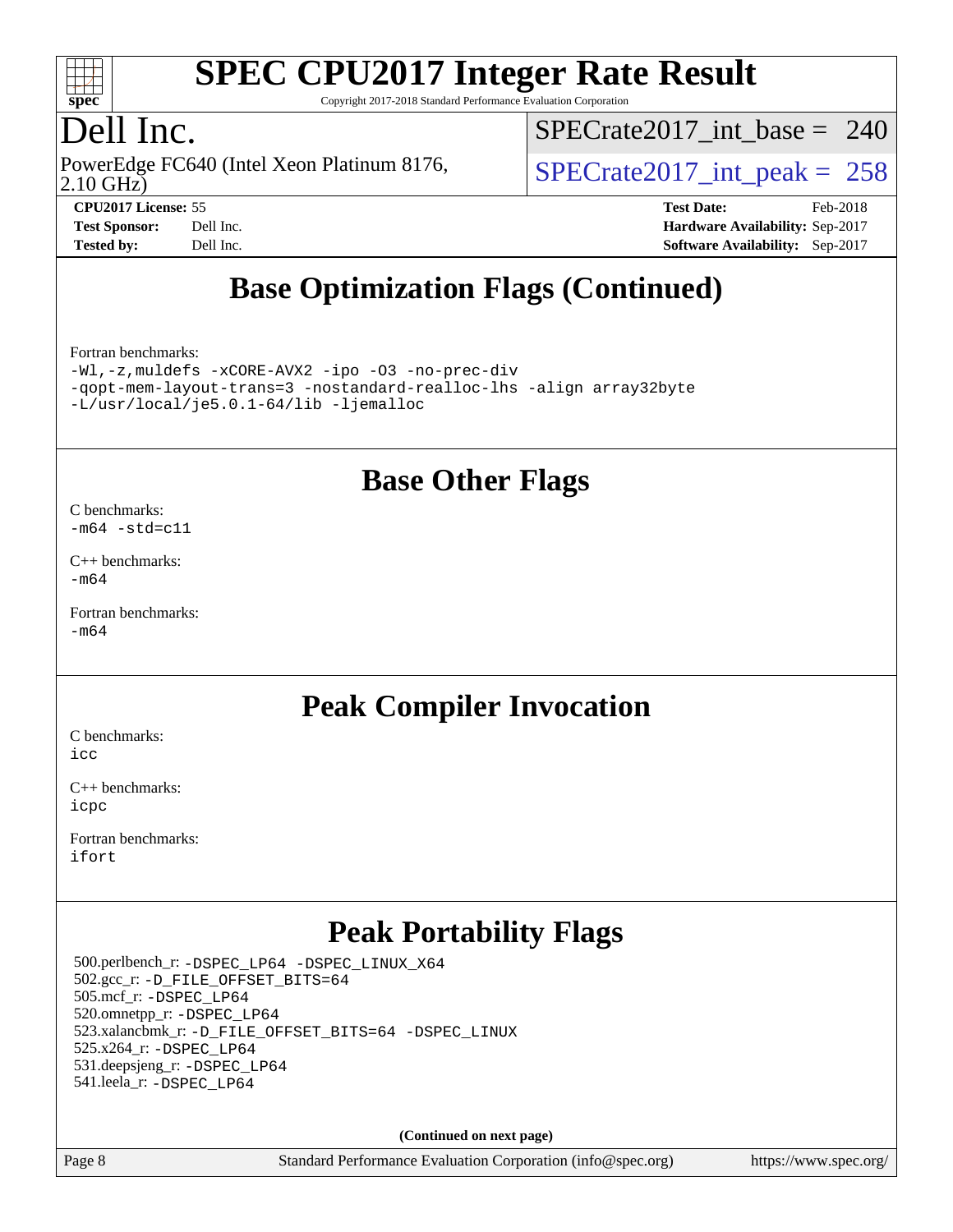

Copyright 2017-2018 Standard Performance Evaluation Corporation

### Dell Inc.

2.10 GHz) PowerEdge FC640 (Intel Xeon Platinum 8176,  $\vert$  [SPECrate2017\\_int\\_peak =](http://www.spec.org/auto/cpu2017/Docs/result-fields.html#SPECrate2017intpeak) 258

 $SPECrate2017\_int\_base = 240$ 

**[CPU2017 License:](http://www.spec.org/auto/cpu2017/Docs/result-fields.html#CPU2017License)** 55 **[Test Date:](http://www.spec.org/auto/cpu2017/Docs/result-fields.html#TestDate)** Feb-2018 **[Test Sponsor:](http://www.spec.org/auto/cpu2017/Docs/result-fields.html#TestSponsor)** Dell Inc. **[Hardware Availability:](http://www.spec.org/auto/cpu2017/Docs/result-fields.html#HardwareAvailability)** Sep-2017 **[Tested by:](http://www.spec.org/auto/cpu2017/Docs/result-fields.html#Testedby)** Dell Inc. **[Software Availability:](http://www.spec.org/auto/cpu2017/Docs/result-fields.html#SoftwareAvailability)** Sep-2017

## **[Peak Portability Flags \(Continued\)](http://www.spec.org/auto/cpu2017/Docs/result-fields.html#PeakPortabilityFlags)**

 548.exchange2\_r: [-DSPEC\\_LP64](http://www.spec.org/cpu2017/results/res2018q1/cpu2017-20180305-03849.flags.html#suite_peakPORTABILITY548_exchange2_r_DSPEC_LP64) 557.xz\_r: [-DSPEC\\_LP64](http://www.spec.org/cpu2017/results/res2018q1/cpu2017-20180305-03849.flags.html#suite_peakPORTABILITY557_xz_r_DSPEC_LP64)

**[Peak Optimization Flags](http://www.spec.org/auto/cpu2017/Docs/result-fields.html#PeakOptimizationFlags)**

[C benchmarks](http://www.spec.org/auto/cpu2017/Docs/result-fields.html#Cbenchmarks):

 500.perlbench\_r: [-Wl,-z,muldefs](http://www.spec.org/cpu2017/results/res2018q1/cpu2017-20180305-03849.flags.html#user_peakEXTRA_LDFLAGS500_perlbench_r_link_force_multiple1_b4cbdb97b34bdee9ceefcfe54f4c8ea74255f0b02a4b23e853cdb0e18eb4525ac79b5a88067c842dd0ee6996c24547a27a4b99331201badda8798ef8a743f577) [-prof-gen](http://www.spec.org/cpu2017/results/res2018q1/cpu2017-20180305-03849.flags.html#user_peakPASS1_CFLAGSPASS1_LDFLAGS500_perlbench_r_prof_gen_5aa4926d6013ddb2a31985c654b3eb18169fc0c6952a63635c234f711e6e63dd76e94ad52365559451ec499a2cdb89e4dc58ba4c67ef54ca681ffbe1461d6b36)(pass 1) [-prof-use](http://www.spec.org/cpu2017/results/res2018q1/cpu2017-20180305-03849.flags.html#user_peakPASS2_CFLAGSPASS2_LDFLAGS500_perlbench_r_prof_use_1a21ceae95f36a2b53c25747139a6c16ca95bd9def2a207b4f0849963b97e94f5260e30a0c64f4bb623698870e679ca08317ef8150905d41bd88c6f78df73f19)(pass 2) [-ipo](http://www.spec.org/cpu2017/results/res2018q1/cpu2017-20180305-03849.flags.html#user_peakPASS1_COPTIMIZEPASS2_COPTIMIZE500_perlbench_r_f-ipo) [-xCORE-AVX2](http://www.spec.org/cpu2017/results/res2018q1/cpu2017-20180305-03849.flags.html#user_peakPASS2_COPTIMIZE500_perlbench_r_f-xCORE-AVX2) [-O3](http://www.spec.org/cpu2017/results/res2018q1/cpu2017-20180305-03849.flags.html#user_peakPASS1_COPTIMIZEPASS2_COPTIMIZE500_perlbench_r_f-O3) [-no-prec-div](http://www.spec.org/cpu2017/results/res2018q1/cpu2017-20180305-03849.flags.html#user_peakPASS1_COPTIMIZEPASS2_COPTIMIZE500_perlbench_r_f-no-prec-div) [-qopt-mem-layout-trans=3](http://www.spec.org/cpu2017/results/res2018q1/cpu2017-20180305-03849.flags.html#user_peakPASS1_COPTIMIZEPASS2_COPTIMIZE500_perlbench_r_f-qopt-mem-layout-trans_de80db37974c74b1f0e20d883f0b675c88c3b01e9d123adea9b28688d64333345fb62bc4a798493513fdb68f60282f9a726aa07f478b2f7113531aecce732043) [-fno-strict-overflow](http://www.spec.org/cpu2017/results/res2018q1/cpu2017-20180305-03849.flags.html#user_peakEXTRA_OPTIMIZE500_perlbench_r_f-fno-strict-overflow) [-L/usr/local/je5.0.1-64/lib](http://www.spec.org/cpu2017/results/res2018q1/cpu2017-20180305-03849.flags.html#user_peakEXTRA_LIBS500_perlbench_r_jemalloc_link_path64_4b10a636b7bce113509b17f3bd0d6226c5fb2346b9178c2d0232c14f04ab830f976640479e5c33dc2bcbbdad86ecfb6634cbbd4418746f06f368b512fced5394) [-ljemalloc](http://www.spec.org/cpu2017/results/res2018q1/cpu2017-20180305-03849.flags.html#user_peakEXTRA_LIBS500_perlbench_r_jemalloc_link_lib_d1249b907c500fa1c0672f44f562e3d0f79738ae9e3c4a9c376d49f265a04b9c99b167ecedbf6711b3085be911c67ff61f150a17b3472be731631ba4d0471706) 502.gcc\_r: [-L/opt/intel/compilers\\_and\\_libraries\\_2018/linux/lib/ia32](http://www.spec.org/cpu2017/results/res2018q1/cpu2017-20180305-03849.flags.html#user_peakCCLD502_gcc_r_Enable-32bit-runtime_af243bdb1d79e4c7a4f720bf8275e627de2ecd461de63307bc14cef0633fde3cd7bb2facb32dcc8be9566045fb55d40ce2b72b725f73827aa7833441b71b9343) [-Wl,-z,muldefs](http://www.spec.org/cpu2017/results/res2018q1/cpu2017-20180305-03849.flags.html#user_peakEXTRA_LDFLAGS502_gcc_r_link_force_multiple1_b4cbdb97b34bdee9ceefcfe54f4c8ea74255f0b02a4b23e853cdb0e18eb4525ac79b5a88067c842dd0ee6996c24547a27a4b99331201badda8798ef8a743f577) [-prof-gen](http://www.spec.org/cpu2017/results/res2018q1/cpu2017-20180305-03849.flags.html#user_peakPASS1_CFLAGSPASS1_LDFLAGS502_gcc_r_prof_gen_5aa4926d6013ddb2a31985c654b3eb18169fc0c6952a63635c234f711e6e63dd76e94ad52365559451ec499a2cdb89e4dc58ba4c67ef54ca681ffbe1461d6b36)(pass 1) [-prof-use](http://www.spec.org/cpu2017/results/res2018q1/cpu2017-20180305-03849.flags.html#user_peakPASS2_CFLAGSPASS2_LDFLAGS502_gcc_r_prof_use_1a21ceae95f36a2b53c25747139a6c16ca95bd9def2a207b4f0849963b97e94f5260e30a0c64f4bb623698870e679ca08317ef8150905d41bd88c6f78df73f19)(pass 2) [-ipo](http://www.spec.org/cpu2017/results/res2018q1/cpu2017-20180305-03849.flags.html#user_peakPASS1_COPTIMIZEPASS2_COPTIMIZE502_gcc_r_f-ipo) [-xCORE-AVX2](http://www.spec.org/cpu2017/results/res2018q1/cpu2017-20180305-03849.flags.html#user_peakPASS2_COPTIMIZE502_gcc_r_f-xCORE-AVX2) [-O3](http://www.spec.org/cpu2017/results/res2018q1/cpu2017-20180305-03849.flags.html#user_peakPASS1_COPTIMIZEPASS2_COPTIMIZE502_gcc_r_f-O3) [-no-prec-div](http://www.spec.org/cpu2017/results/res2018q1/cpu2017-20180305-03849.flags.html#user_peakPASS1_COPTIMIZEPASS2_COPTIMIZE502_gcc_r_f-no-prec-div) [-qopt-mem-layout-trans=3](http://www.spec.org/cpu2017/results/res2018q1/cpu2017-20180305-03849.flags.html#user_peakPASS1_COPTIMIZEPASS2_COPTIMIZE502_gcc_r_f-qopt-mem-layout-trans_de80db37974c74b1f0e20d883f0b675c88c3b01e9d123adea9b28688d64333345fb62bc4a798493513fdb68f60282f9a726aa07f478b2f7113531aecce732043) [-L/usr/local/je5.0.1-32/lib](http://www.spec.org/cpu2017/results/res2018q1/cpu2017-20180305-03849.flags.html#user_peakEXTRA_LIBS502_gcc_r_jemalloc_link_path32_e29f22e8e6c17053bbc6a0971f5a9c01a601a06bb1a59df2084b77a2fe0a2995b64fd4256feaeea39eeba3aae142e96e2b2b0a28974019c0c0c88139a84f900a) [-ljemalloc](http://www.spec.org/cpu2017/results/res2018q1/cpu2017-20180305-03849.flags.html#user_peakEXTRA_LIBS502_gcc_r_jemalloc_link_lib_d1249b907c500fa1c0672f44f562e3d0f79738ae9e3c4a9c376d49f265a04b9c99b167ecedbf6711b3085be911c67ff61f150a17b3472be731631ba4d0471706) 505.mcf\_r: [-Wl,-z,muldefs](http://www.spec.org/cpu2017/results/res2018q1/cpu2017-20180305-03849.flags.html#user_peakEXTRA_LDFLAGS505_mcf_r_link_force_multiple1_b4cbdb97b34bdee9ceefcfe54f4c8ea74255f0b02a4b23e853cdb0e18eb4525ac79b5a88067c842dd0ee6996c24547a27a4b99331201badda8798ef8a743f577) [-xCORE-AVX2](http://www.spec.org/cpu2017/results/res2018q1/cpu2017-20180305-03849.flags.html#user_peakCOPTIMIZE505_mcf_r_f-xCORE-AVX2) [-ipo](http://www.spec.org/cpu2017/results/res2018q1/cpu2017-20180305-03849.flags.html#user_peakCOPTIMIZE505_mcf_r_f-ipo) [-O3](http://www.spec.org/cpu2017/results/res2018q1/cpu2017-20180305-03849.flags.html#user_peakCOPTIMIZE505_mcf_r_f-O3) [-no-prec-div](http://www.spec.org/cpu2017/results/res2018q1/cpu2017-20180305-03849.flags.html#user_peakCOPTIMIZE505_mcf_r_f-no-prec-div) [-qopt-mem-layout-trans=3](http://www.spec.org/cpu2017/results/res2018q1/cpu2017-20180305-03849.flags.html#user_peakCOPTIMIZE505_mcf_r_f-qopt-mem-layout-trans_de80db37974c74b1f0e20d883f0b675c88c3b01e9d123adea9b28688d64333345fb62bc4a798493513fdb68f60282f9a726aa07f478b2f7113531aecce732043) [-L/usr/local/je5.0.1-64/lib](http://www.spec.org/cpu2017/results/res2018q1/cpu2017-20180305-03849.flags.html#user_peakEXTRA_LIBS505_mcf_r_jemalloc_link_path64_4b10a636b7bce113509b17f3bd0d6226c5fb2346b9178c2d0232c14f04ab830f976640479e5c33dc2bcbbdad86ecfb6634cbbd4418746f06f368b512fced5394) [-ljemalloc](http://www.spec.org/cpu2017/results/res2018q1/cpu2017-20180305-03849.flags.html#user_peakEXTRA_LIBS505_mcf_r_jemalloc_link_lib_d1249b907c500fa1c0672f44f562e3d0f79738ae9e3c4a9c376d49f265a04b9c99b167ecedbf6711b3085be911c67ff61f150a17b3472be731631ba4d0471706) 525.x264\_r: [-Wl,-z,muldefs](http://www.spec.org/cpu2017/results/res2018q1/cpu2017-20180305-03849.flags.html#user_peakEXTRA_LDFLAGS525_x264_r_link_force_multiple1_b4cbdb97b34bdee9ceefcfe54f4c8ea74255f0b02a4b23e853cdb0e18eb4525ac79b5a88067c842dd0ee6996c24547a27a4b99331201badda8798ef8a743f577) [-xCORE-AVX2](http://www.spec.org/cpu2017/results/res2018q1/cpu2017-20180305-03849.flags.html#user_peakCOPTIMIZE525_x264_r_f-xCORE-AVX2) [-ipo](http://www.spec.org/cpu2017/results/res2018q1/cpu2017-20180305-03849.flags.html#user_peakCOPTIMIZE525_x264_r_f-ipo) [-O3](http://www.spec.org/cpu2017/results/res2018q1/cpu2017-20180305-03849.flags.html#user_peakCOPTIMIZE525_x264_r_f-O3) [-no-prec-div](http://www.spec.org/cpu2017/results/res2018q1/cpu2017-20180305-03849.flags.html#user_peakCOPTIMIZE525_x264_r_f-no-prec-div) [-qopt-mem-layout-trans=3](http://www.spec.org/cpu2017/results/res2018q1/cpu2017-20180305-03849.flags.html#user_peakCOPTIMIZE525_x264_r_f-qopt-mem-layout-trans_de80db37974c74b1f0e20d883f0b675c88c3b01e9d123adea9b28688d64333345fb62bc4a798493513fdb68f60282f9a726aa07f478b2f7113531aecce732043) [-fno-alias](http://www.spec.org/cpu2017/results/res2018q1/cpu2017-20180305-03849.flags.html#user_peakEXTRA_OPTIMIZE525_x264_r_f-no-alias_77dbac10d91cbfe898fbf4a29d1b29b694089caa623bdd1baccc9957d4edbe8d106c0b357e2748a65b44fc9e83d78098bb898077f3fe92f9faf24f7bd4a07ed7) [-L/usr/local/je5.0.1-64/lib](http://www.spec.org/cpu2017/results/res2018q1/cpu2017-20180305-03849.flags.html#user_peakEXTRA_LIBS525_x264_r_jemalloc_link_path64_4b10a636b7bce113509b17f3bd0d6226c5fb2346b9178c2d0232c14f04ab830f976640479e5c33dc2bcbbdad86ecfb6634cbbd4418746f06f368b512fced5394) [-ljemalloc](http://www.spec.org/cpu2017/results/res2018q1/cpu2017-20180305-03849.flags.html#user_peakEXTRA_LIBS525_x264_r_jemalloc_link_lib_d1249b907c500fa1c0672f44f562e3d0f79738ae9e3c4a9c376d49f265a04b9c99b167ecedbf6711b3085be911c67ff61f150a17b3472be731631ba4d0471706) 557.xz\_r: Same as 505.mcf\_r [C++ benchmarks:](http://www.spec.org/auto/cpu2017/Docs/result-fields.html#CXXbenchmarks) 520.omnetpp\_r: [-Wl,-z,muldefs](http://www.spec.org/cpu2017/results/res2018q1/cpu2017-20180305-03849.flags.html#user_peakEXTRA_LDFLAGS520_omnetpp_r_link_force_multiple1_b4cbdb97b34bdee9ceefcfe54f4c8ea74255f0b02a4b23e853cdb0e18eb4525ac79b5a88067c842dd0ee6996c24547a27a4b99331201badda8798ef8a743f577) [-prof-gen](http://www.spec.org/cpu2017/results/res2018q1/cpu2017-20180305-03849.flags.html#user_peakPASS1_CXXFLAGSPASS1_LDFLAGS520_omnetpp_r_prof_gen_5aa4926d6013ddb2a31985c654b3eb18169fc0c6952a63635c234f711e6e63dd76e94ad52365559451ec499a2cdb89e4dc58ba4c67ef54ca681ffbe1461d6b36)(pass 1) [-prof-use](http://www.spec.org/cpu2017/results/res2018q1/cpu2017-20180305-03849.flags.html#user_peakPASS2_CXXFLAGSPASS2_LDFLAGS520_omnetpp_r_prof_use_1a21ceae95f36a2b53c25747139a6c16ca95bd9def2a207b4f0849963b97e94f5260e30a0c64f4bb623698870e679ca08317ef8150905d41bd88c6f78df73f19)(pass 2) [-ipo](http://www.spec.org/cpu2017/results/res2018q1/cpu2017-20180305-03849.flags.html#user_peakPASS1_CXXOPTIMIZEPASS2_CXXOPTIMIZE520_omnetpp_r_f-ipo) [-xCORE-AVX2](http://www.spec.org/cpu2017/results/res2018q1/cpu2017-20180305-03849.flags.html#user_peakPASS2_CXXOPTIMIZE520_omnetpp_r_f-xCORE-AVX2) [-O3](http://www.spec.org/cpu2017/results/res2018q1/cpu2017-20180305-03849.flags.html#user_peakPASS1_CXXOPTIMIZEPASS2_CXXOPTIMIZE520_omnetpp_r_f-O3) [-no-prec-div](http://www.spec.org/cpu2017/results/res2018q1/cpu2017-20180305-03849.flags.html#user_peakPASS1_CXXOPTIMIZEPASS2_CXXOPTIMIZE520_omnetpp_r_f-no-prec-div) [-qopt-mem-layout-trans=3](http://www.spec.org/cpu2017/results/res2018q1/cpu2017-20180305-03849.flags.html#user_peakPASS1_CXXOPTIMIZEPASS2_CXXOPTIMIZE520_omnetpp_r_f-qopt-mem-layout-trans_de80db37974c74b1f0e20d883f0b675c88c3b01e9d123adea9b28688d64333345fb62bc4a798493513fdb68f60282f9a726aa07f478b2f7113531aecce732043) [-L/usr/local/je5.0.1-64/lib](http://www.spec.org/cpu2017/results/res2018q1/cpu2017-20180305-03849.flags.html#user_peakEXTRA_LIBS520_omnetpp_r_jemalloc_link_path64_4b10a636b7bce113509b17f3bd0d6226c5fb2346b9178c2d0232c14f04ab830f976640479e5c33dc2bcbbdad86ecfb6634cbbd4418746f06f368b512fced5394) [-ljemalloc](http://www.spec.org/cpu2017/results/res2018q1/cpu2017-20180305-03849.flags.html#user_peakEXTRA_LIBS520_omnetpp_r_jemalloc_link_lib_d1249b907c500fa1c0672f44f562e3d0f79738ae9e3c4a9c376d49f265a04b9c99b167ecedbf6711b3085be911c67ff61f150a17b3472be731631ba4d0471706) 523.xalancbmk\_r: [-L/opt/intel/compilers\\_and\\_libraries\\_2018/linux/lib/ia32](http://www.spec.org/cpu2017/results/res2018q1/cpu2017-20180305-03849.flags.html#user_peakCXXLD523_xalancbmk_r_Enable-32bit-runtime_af243bdb1d79e4c7a4f720bf8275e627de2ecd461de63307bc14cef0633fde3cd7bb2facb32dcc8be9566045fb55d40ce2b72b725f73827aa7833441b71b9343) [-Wl,-z,muldefs](http://www.spec.org/cpu2017/results/res2018q1/cpu2017-20180305-03849.flags.html#user_peakEXTRA_LDFLAGS523_xalancbmk_r_link_force_multiple1_b4cbdb97b34bdee9ceefcfe54f4c8ea74255f0b02a4b23e853cdb0e18eb4525ac79b5a88067c842dd0ee6996c24547a27a4b99331201badda8798ef8a743f577) [-prof-gen](http://www.spec.org/cpu2017/results/res2018q1/cpu2017-20180305-03849.flags.html#user_peakPASS1_CXXFLAGSPASS1_LDFLAGS523_xalancbmk_r_prof_gen_5aa4926d6013ddb2a31985c654b3eb18169fc0c6952a63635c234f711e6e63dd76e94ad52365559451ec499a2cdb89e4dc58ba4c67ef54ca681ffbe1461d6b36)(pass 1) [-prof-use](http://www.spec.org/cpu2017/results/res2018q1/cpu2017-20180305-03849.flags.html#user_peakPASS2_CXXFLAGSPASS2_LDFLAGS523_xalancbmk_r_prof_use_1a21ceae95f36a2b53c25747139a6c16ca95bd9def2a207b4f0849963b97e94f5260e30a0c64f4bb623698870e679ca08317ef8150905d41bd88c6f78df73f19)(pass 2) [-ipo](http://www.spec.org/cpu2017/results/res2018q1/cpu2017-20180305-03849.flags.html#user_peakPASS1_CXXOPTIMIZEPASS2_CXXOPTIMIZE523_xalancbmk_r_f-ipo) [-xCORE-AVX2](http://www.spec.org/cpu2017/results/res2018q1/cpu2017-20180305-03849.flags.html#user_peakPASS2_CXXOPTIMIZE523_xalancbmk_r_f-xCORE-AVX2) [-O3](http://www.spec.org/cpu2017/results/res2018q1/cpu2017-20180305-03849.flags.html#user_peakPASS1_CXXOPTIMIZEPASS2_CXXOPTIMIZE523_xalancbmk_r_f-O3) [-no-prec-div](http://www.spec.org/cpu2017/results/res2018q1/cpu2017-20180305-03849.flags.html#user_peakPASS1_CXXOPTIMIZEPASS2_CXXOPTIMIZE523_xalancbmk_r_f-no-prec-div) [-qopt-mem-layout-trans=3](http://www.spec.org/cpu2017/results/res2018q1/cpu2017-20180305-03849.flags.html#user_peakPASS1_CXXOPTIMIZEPASS2_CXXOPTIMIZE523_xalancbmk_r_f-qopt-mem-layout-trans_de80db37974c74b1f0e20d883f0b675c88c3b01e9d123adea9b28688d64333345fb62bc4a798493513fdb68f60282f9a726aa07f478b2f7113531aecce732043) [-L/usr/local/je5.0.1-32/lib](http://www.spec.org/cpu2017/results/res2018q1/cpu2017-20180305-03849.flags.html#user_peakEXTRA_LIBS523_xalancbmk_r_jemalloc_link_path32_e29f22e8e6c17053bbc6a0971f5a9c01a601a06bb1a59df2084b77a2fe0a2995b64fd4256feaeea39eeba3aae142e96e2b2b0a28974019c0c0c88139a84f900a) [-ljemalloc](http://www.spec.org/cpu2017/results/res2018q1/cpu2017-20180305-03849.flags.html#user_peakEXTRA_LIBS523_xalancbmk_r_jemalloc_link_lib_d1249b907c500fa1c0672f44f562e3d0f79738ae9e3c4a9c376d49f265a04b9c99b167ecedbf6711b3085be911c67ff61f150a17b3472be731631ba4d0471706) 531.deepsjeng\_r: Same as 520.omnetpp\_r 541.leela\_r: Same as 520.omnetpp\_r [Fortran benchmarks](http://www.spec.org/auto/cpu2017/Docs/result-fields.html#Fortranbenchmarks): [-Wl,-z,muldefs](http://www.spec.org/cpu2017/results/res2018q1/cpu2017-20180305-03849.flags.html#user_FCpeak_link_force_multiple1_b4cbdb97b34bdee9ceefcfe54f4c8ea74255f0b02a4b23e853cdb0e18eb4525ac79b5a88067c842dd0ee6996c24547a27a4b99331201badda8798ef8a743f577) [-xCORE-AVX2](http://www.spec.org/cpu2017/results/res2018q1/cpu2017-20180305-03849.flags.html#user_FCpeak_f-xCORE-AVX2) [-ipo](http://www.spec.org/cpu2017/results/res2018q1/cpu2017-20180305-03849.flags.html#user_FCpeak_f-ipo) [-O3](http://www.spec.org/cpu2017/results/res2018q1/cpu2017-20180305-03849.flags.html#user_FCpeak_f-O3) [-no-prec-div](http://www.spec.org/cpu2017/results/res2018q1/cpu2017-20180305-03849.flags.html#user_FCpeak_f-no-prec-div) **(Continued on next page)**